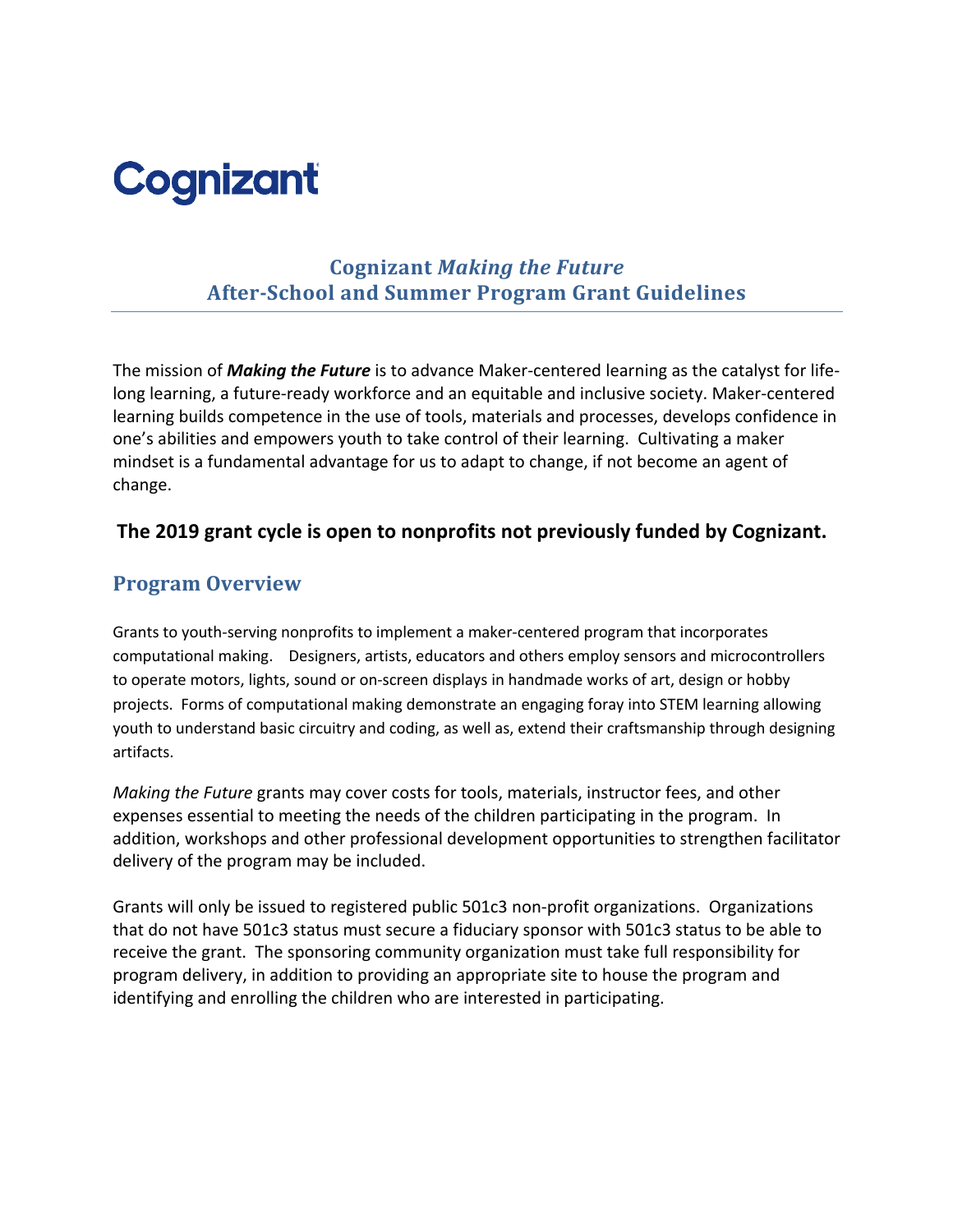Awards will be issued using this process. In the initial stage, organizations interested in receiving a grant should send the completed Making the Future Grant Request Questionnaire (found on page 8 of this document) to makingthefuture@cognizant.com. Cognizant will evaluate each grant request, and then select the organizations that will proceed to the next phase, which involves developing a Memorandum of Understanding (MOU). The program details will be finalized, and budgets may be adjusted accordingly.

The grant request period will run from October 15– December 1, 2019. All applications must be received by 12:00 midnight Pacific Time on December  $1<sup>st</sup>$  in order to be considered. No late applications will be considered. Cognizant will acknowledge receipt of the application, by email, within 48 hours. Cognizant expects to inform organizations by January 15, 2020 if their program has been selected to move on to the MOU stage. Grant requests must be for programs that will start in calendar year 2020, but programs may continue over into 2021.

## **Types and sizes of grants**

Grants should fund a specific instance of a Maker program (they are not intended to fund a perpetual program or facility). A grant may be for a first time program, or to repeat/ expand a previously offered program. First-time program grant requests may include all the components of the grant (tools and equipment, coach/instructor stipends, materials, and other costs). For those organizations that have previously received a Making the Future grant, or organizations that already have established a Makerspace or Fablab, the grant request should not include the tooling component of the grant unless specific tooling is required for new program activities. Grants may range from \$5,000 to \$20,000, and must be in increments of \$500. Cognizant's goal is to serve as many children in as many locations as possible, so we encourage each grantee to be as efficient and cost-effective as is possible. Overhead and administrative costs should be kept to a minimum. Instructor rates should be in line with local rates.

## **Selection Criteria**

Cognizant will evaluate each grant request on the following criteria:

- Alignment with Making the Future program guiding principles, identified below.
- Strength and execution track record of the grantee in serving children through handson, STEM and the Arts programs.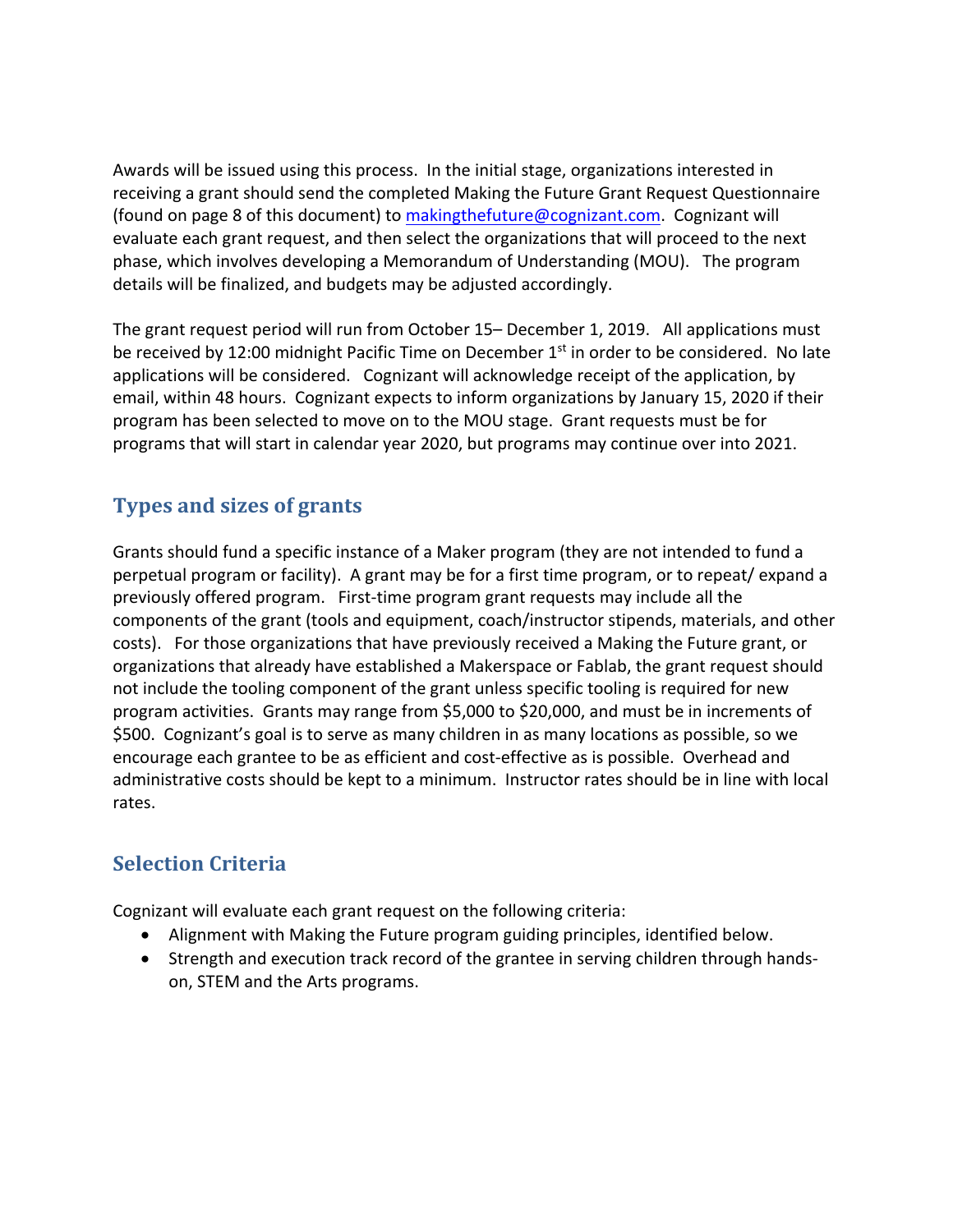- Geographic location of the program. We tend to fund programs in regions of the country where Cognizant has a substantial employee presence or business interests. We typically fund one or at most two programs per city or metropolitan area.
- Demographics of children served.
- Perceived community need (communities without existing Making opportunities have higher need).
- Value the program provides relative to the requested grant amount. Value may be measured in terms of quality of the activities, number of children served, or hours of program time.
- Intent to leverage the initial grant to offer future programs.

# **Program Guiding Principles**

Cognizant is very flexible on the format, structure, age group, and demographics but does require a computational making component to activities in the programs it funds. However, it asks that grant recipients consider the following five guiding principles that shape quality Making programs:

- **1. The program must include fun, hands-on, project-based, and engaging activities.**
- **2. Learners must make something, versus doing experiments or activities that don't have a final product.**
- **3. Programs can follow a set of planned activities, but should allow for individual creativity, deviation, experimentation, and encourage trial and error.**
- **4. Learners should be able to keep the projects they make so that they can share their pride in their accomplishments, re-tell the Making process, and bring Making into their community.**
- 5. **Programs should be long enough in duration that learners can immerse themselves in a meaningful experience. This refers to both total program duration (30 – 40 hours or more) and session duration (typically 90 minutes or more) Do not submit a grant for less hours than required because of age. If you offer a program for young learners then make the program duration longer to accommodate shorter sessions.**

To qualify for a Making the Future grant, applications must address all principles. Grant requests for building a Makerspace, attending STEM competitions, or requesting scholarships for program attendees will not be considered and will be disqualified for scoring.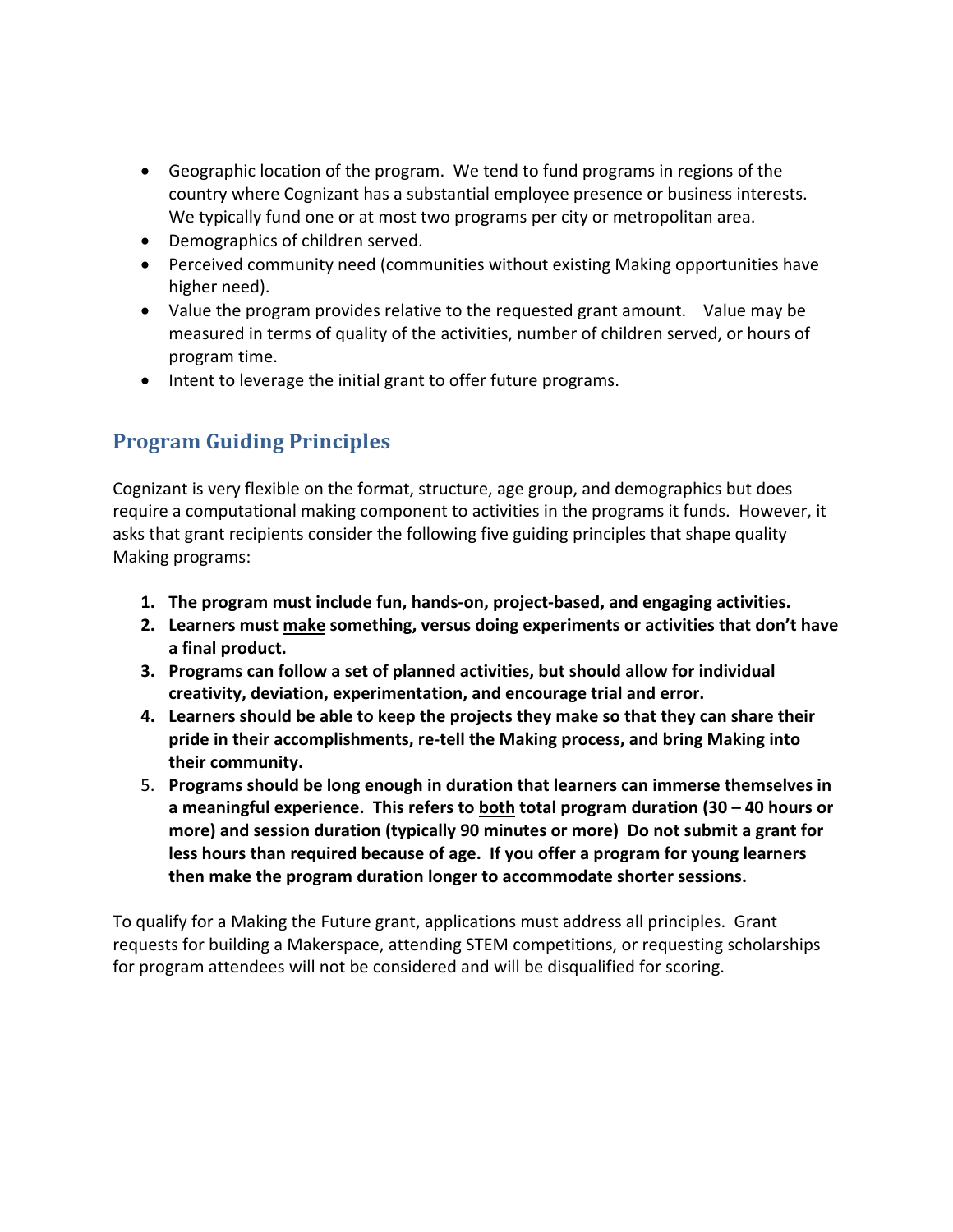## **Typical Making the Future Program Attributes**

This section describes the typical attributes and requirements of programs funded under a Making the Future grant.

**Target Audience:** Programs can target learners of all backgrounds in pre-K through 14th grade levels that include students at community colleges. There are no specific requirements for socio-economic, gender, or race of targeted children, although our goal is to have at least half of the funded programs to be serving high-need communities, and encourage focusing on girls and minorities, both under-represented in the STEM disciplines.

**Skill Level:** Because of the computational making requirement the age group will be typically older unless an established early childhood program has incorporated this element. We are targeting programs that build on existing Making skills and are not introductory programs.

**Program Duration:** The total duration of the program should be 30 to 40 hours per each enrolled participant to give learners the chance to build confidence in Making and increase the chances of developing a "Maker" mindset. Programs that do not meet this requirement will not be considered. Do not count an entire camp day as Making if you have additional programs during the day. Only count the hours dedicated to making activities during the program day.

**Types of Activities:** The types of project activities can be very wide-ranging so as to attract a broad range of children, and may include but are not limited to making electronic gadgets, robots, craft-oriented projects, digital fabrication, software oriented projects, music, hydroponics, food, and clothing / wearable projects.

**Program Schedule:** A variety of delivery schedules are possible, depending on the needs of the sponsoring organization and the learners they serve. For example, Cognizant has funded afterschool programs in the following formats:

- After-school, meeting once a week for 2 hours for 15 weeks
- Week-long winter school vacation week camp, meeting 6 hours per day
- 2 hour program embedded in a summer day camp, meeting for 15 weeks
- A summer-long series of workshops
- A Saturday program, meeting 2 hours each Saturday from October through May
- An in-school program, offered in 40 minute blocks once a week, to an entire grade level for an entire year
- A school-day internship model, meeting for 5 hours twice a week, for 14 weeks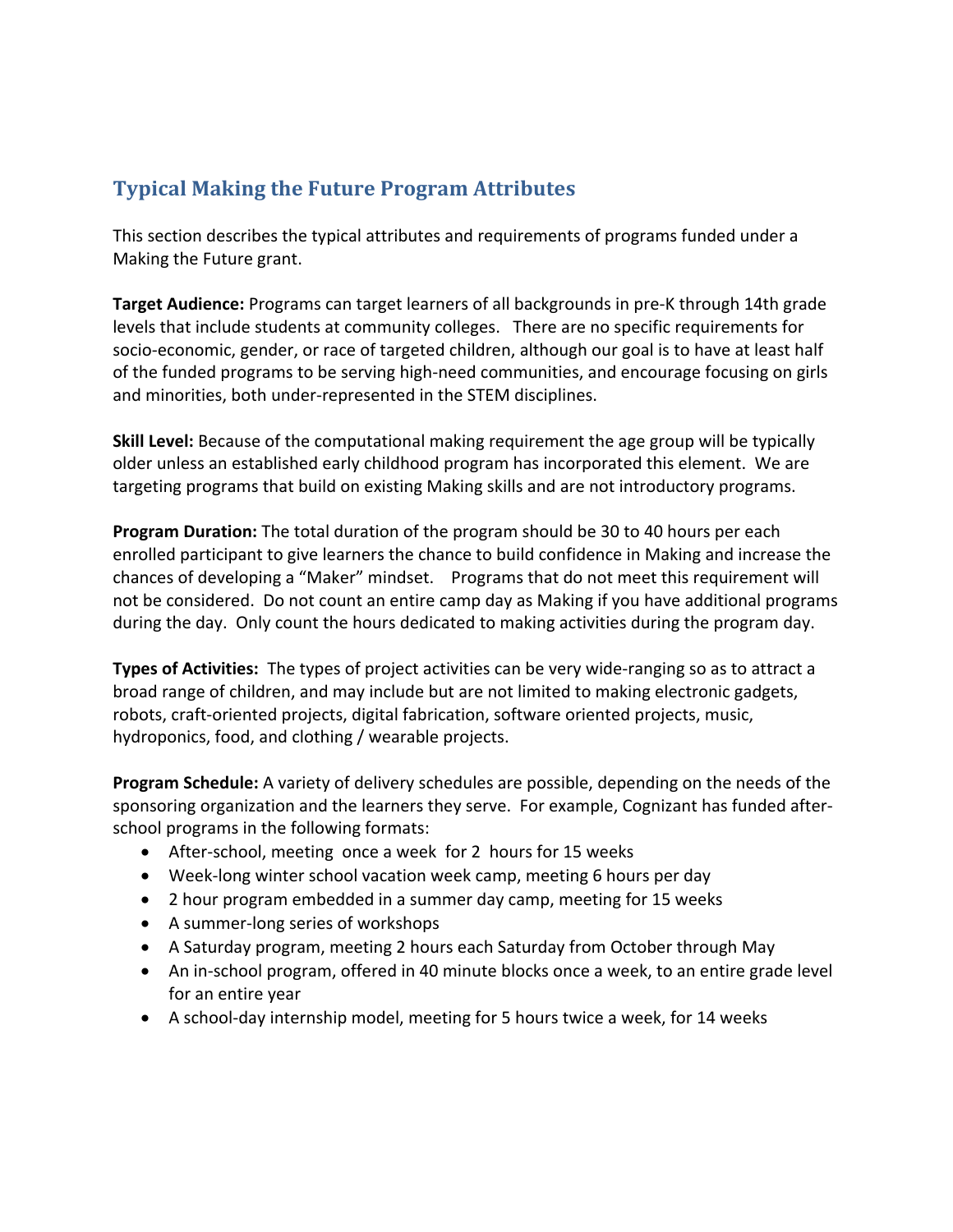**Facilities**: The organization must have access to a facility (room or rooms) to conduct the program, with ample surface workspace to support a limited number of low cost tools (to cut, solder, sew, glue, etc.). Internet access is required for computational making activities. Past programs have been conducted in rooms at science museums, schools, libraries, churches, community centers, and existing Makerspaces. From our experiences, an organization will typically need a 400- 500 square foot space to accommodate 12 – 15 young Makers.

**Tools**: Programs will require a basic set of tools to do traditional "making" activities as well as computers and equipment used in producing tangible products. Some organizations may have existing FabLabs, Makerspaces or shops and may not need funds for tools. However, most organizations will use a portion of the grant funds to purchase tools. Typical tooling will depend on the activities planned, but often include 3D printer, vinyl cutter, laptops, soldering irons, sewing machines, and small hand tools such as wire cutters, screwdrivers, drills, hand saws, etc. If the hosting organization is requesting grant funds to acquire tools, they must handle procurement of the tools.

**Materials**: In most cases, physical materials will be required to create the projects (one exception is purely digital or software projects). These materials may include electronic components, kits, microcontrollers, gears, wheels, fabric, wood, PVC, glue, batteries, lights, recycled materials, and so on, depending on the activities planned. Depending on the age level and program duration, the budget for materials/consumables will range from \$10-\$200 per child. Material purchases can be funded through the program grant. The hosting organization will need to procure the materials.

**Coaches (Facilitators) Qualifications**: A critical element to the program is having one or more experienced Maker Coach or Facilitator to lead and facilitate the program. Grant funds are intended to be used by the sponsoring organization to hire qualified coaches. Mentor organizations are available to help guide program design and delivery. Cognizant will help facilitate this support. Volunteer instructors from the community or the hosting organization are welcome, if available. Coaches should be experienced in working with learners and comfortable in overseeing hands-on project work. The hosting community organization will need to perform background checks on the coaches to ensure a safe environment for children. The organization must handle payment of all coach fees.

**Coach to Student Ratio:** With a class size of 12 – 15 young Makers, we typically see the need for 1 lead coach, strongly versed in Making activities, and one assistant (paid or volunteer) who can be less familiar, but willing to learn, the skills required.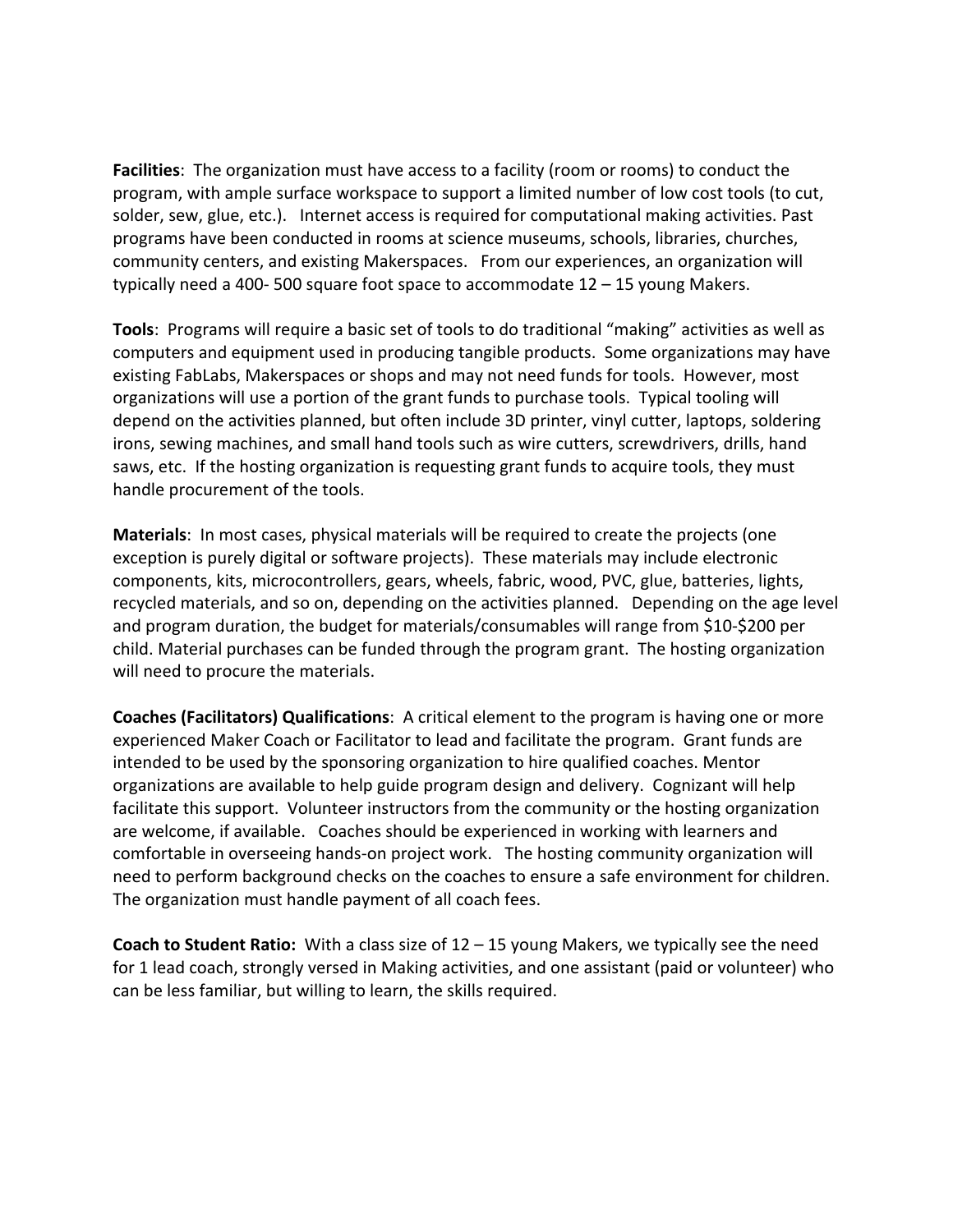#### **Other Requirements**

The following are additional requirements of the grant recipient (further details will be provided during the MOU phase):

**Student Documentation:** During the program, Cognizant encourages the hosting organization to document the work of their young makers by either creating a blog or portfolio, and, if appropriate, having the learners document their work using these tools.

**Record Keeping:** The grant recipient must maintain accounting records of all expenses procured under the program (tools, materials, coach fees, etc.)

**Final Report:** The grant recipient will be required to submit a final report that includes a program summary, itemization of expenditures, student attendance and successes and challenges experienced. A student exit survey to obtain feedback, suggestions, favorite projects, interest in future programs, etc.

**Branding and Publicity Considerations:** Cognizant and the organization receiving the grant will work together to create visibility and recognition of the program, including, but not limited to: press releases, interviews, website mention, marketing collateral and social media. The organization may choose an appropriate name for the program, but should indicate that it is sponsored under Cognizant's *Making the Future* program. Photo releases are required from all participants.

**Visitation:** Cognizant may, from time to time, invite local, state, or national public officials to visit the program. Cognizant will coordinate any visits with the organization and the coach in advance of the visit.

**Privacy and Ethics:** Cognizant and the organization will work together to ensure the privacy of all children in the program. The organization will not share the full names, addresses, or other personally identifiable information with Cognizant or any other outside organization, without parental approval, unless required under law.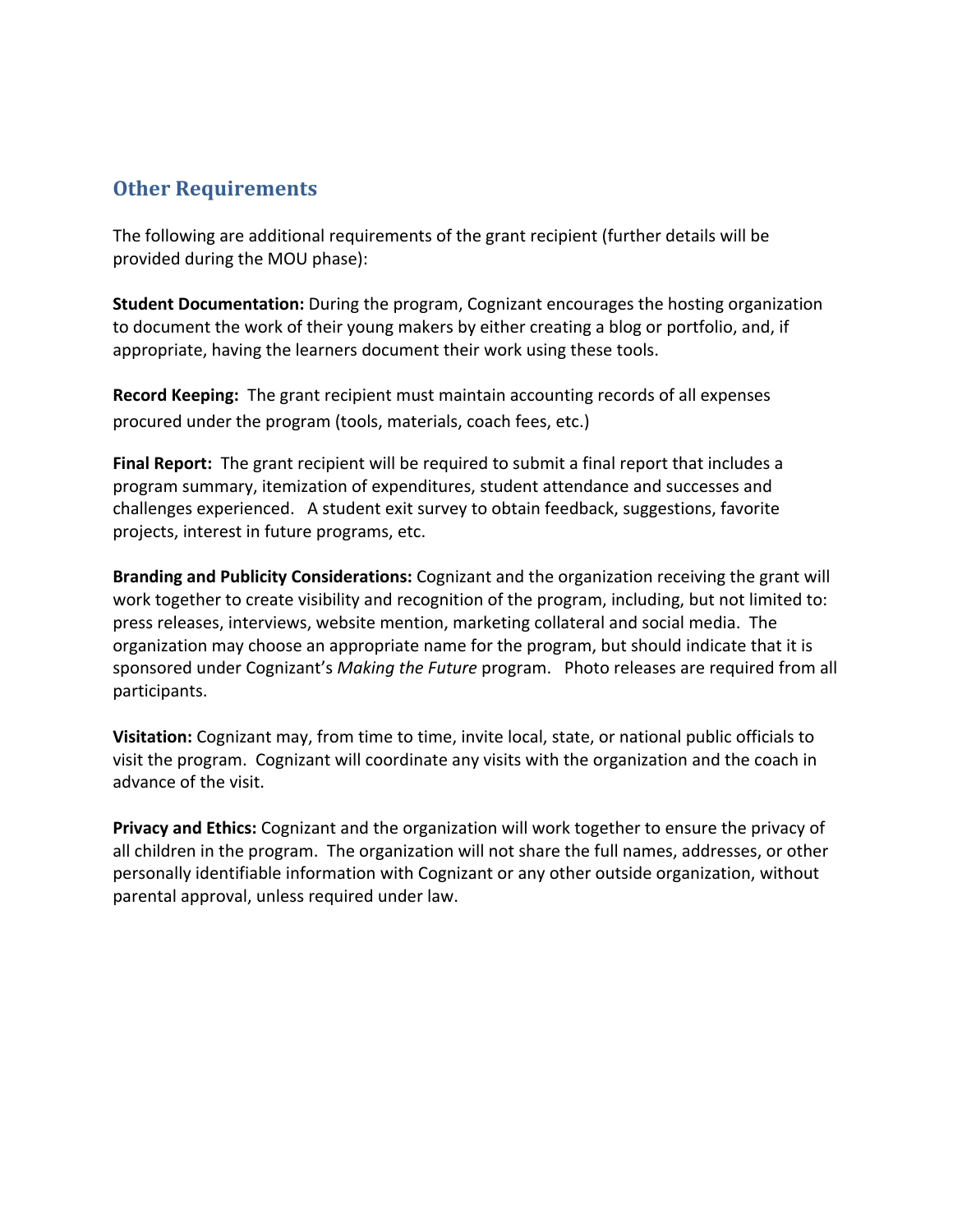## **Making the Future Grant Request Application**

The following information is required from organizations applying for a Making the Future program grant. Please submit responses, using the structure below, to makingthefuture@cognizant.com in Microsoft Word or compatible format. If exact answers are not yet known, please indicate a range of options or current estimates.

- 1. Legal name of organization:
- 2. Program contact (Name, Email Address):
- 3. Organization overview (please limit to 250 words or less, words in excess of 250 will not be considered):
- 4. Program overview, including types of activities planned (please limit to 250 words or less, words in excess of 250 will not be considered):
- 5. Address of location(s) where program will be delivered:
- 6. Fiduciary sponsor (if applicant organization is not a public 501c3):
- 7. Approximate program start and end dates:
- 8. Program format and frequency (e.g. "Afterschool program meeting once a week for 2 hours, running 15 weeks" or "5 summer sessions, each session lasting one week, running approximately 6 hours per day, 5 days per week):
- 9. Program duration (total hours of program time per participant):
- 10. Expected total number of children served (per session, for each session, if more than one session):
- 11. Target ages or grades:
- 12. Expected demographics of children (gender, race, economic status, etc.):
- 13. Grant request amount (in increments of \$500, minimum \$5,000, maximum \$25,000):
- 14. Program budget (sum of 15 18):
- 15. Total tools and equipment cost (attach/include itemized equipment list):